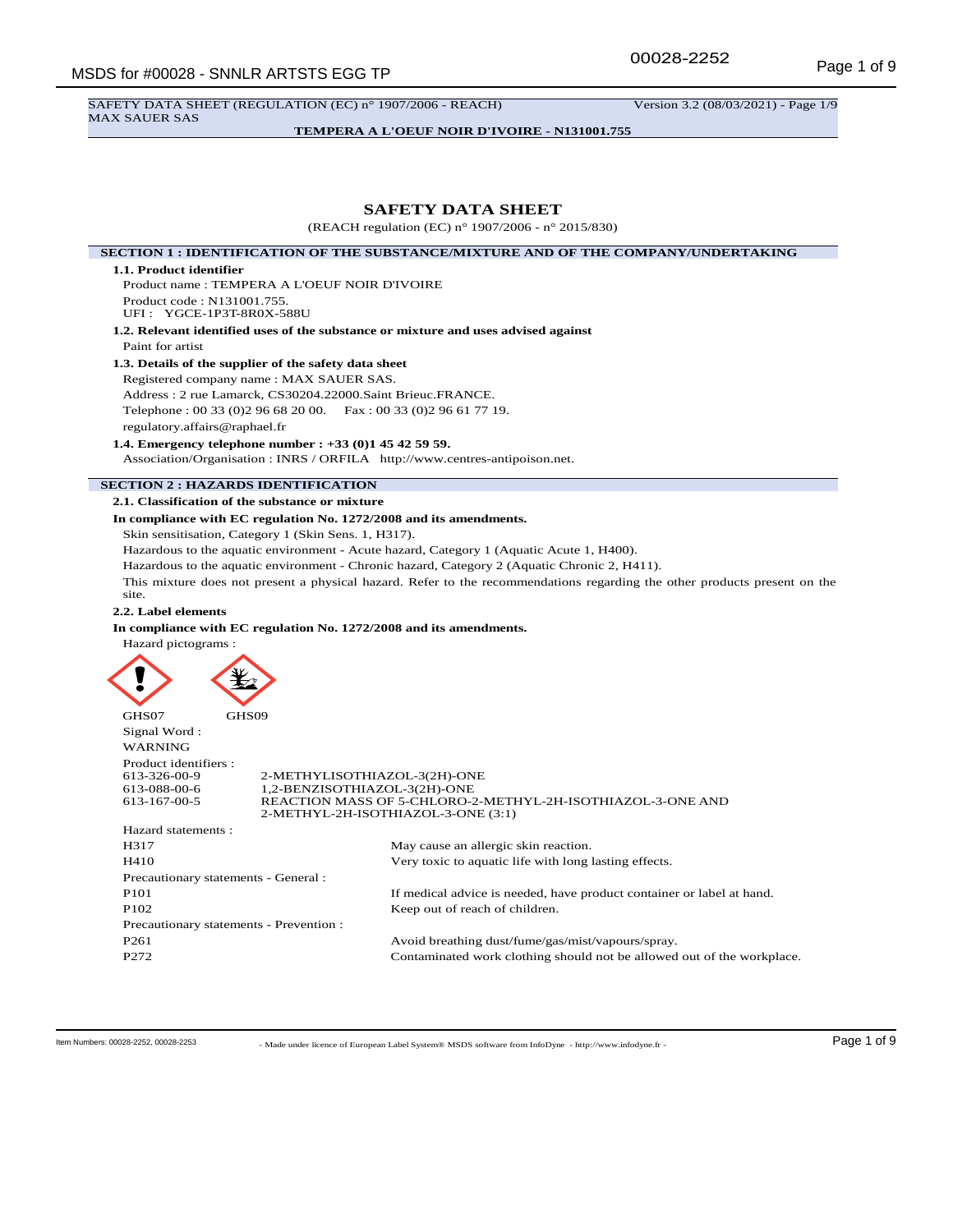# SAFETY DATA SHEET (REGULATION (EC) n° 1907/2006 - REACH) Version 3.2 (08/03/2021) - Page 2/9 MAX SAUER SAS

# **TEMPERA A L'OEUF NOIR D'IVOIRE - N131001.755**

| P <sub>280</sub>                      | Wear protective gloves/protective clothing/eye protection/face<br>protection/hearing protection/ |
|---------------------------------------|--------------------------------------------------------------------------------------------------|
| Precautionary statements - Response : |                                                                                                  |
| P321                                  | Specific treatment (see  on this label).                                                         |
| $P362 + P364$                         | Take off contaminated clothing and wash it before reuse.                                         |
| Precautionary statements - Disposal : |                                                                                                  |
| P501                                  | Dispose of contents/container to                                                                 |

# **2.3. Other hazards**

The mixture does not contain substances classified as 'Substances of Very High Concern' (SVHC) >= 0.1% published by the European CHemicals Agency (ECHA) under article 57 of REACH: http://echa.europa.eu/fr/candidate-list-table The mixture fulfils neither the PBT nor the vPvB criteria for mixtures in accordance with annexe XIII of the REACH regulations EC 1907/2006.

# **SECTION 3 : COMPOSITION/INFORMATION ON INGREDIENTS**

# **3.2. Mixtures**

| <b>Composition:</b>          |                         |       |                     |
|------------------------------|-------------------------|-------|---------------------|
| Identification               | (EC) 1272/2008          | Note  | $\%$                |
| $CAS: 56-81-5$               |                         | [1]   | $2.5 \le x \% < 10$ |
| EC: 200-289-5                |                         |       |                     |
| REACH: exemption (annexe V)  |                         |       |                     |
|                              |                         |       |                     |
| <b>GLYCEROL</b>              |                         |       |                     |
| $CAS: 1317-38-0$             | GHS <sub>09</sub>       |       | $0 \le x \% < 1$    |
| $EC: 215-269-1$              | Wng                     |       |                     |
| REACH: 01-2119502447-44      | Aquatic Chronic 3, H412 |       |                     |
|                              | Aquatic Acute 1, H400   |       |                     |
| COPPER(II) OXIDE             | $M$ Acute = 100         |       |                     |
| INDEX: 613-326-00-9          | GHS06, GHS05, GHS09     | $[1]$ | $0 \le x \% < 1$    |
| $CAS: 2682-20-4$             | Dgr                     |       |                     |
| EC: 220-239-6                | Acute Tox. 3, H301      |       |                     |
| REACH: 01-2120764690-50-XXXX | Acute Tox. 3, H311      |       |                     |
|                              | Skin Corr. 1B, H314     |       |                     |
| 2-METHYLISOTHIAZOL-3(2H)-ONE | Skin Sens. 1A, H317     |       |                     |
|                              | Eye Dam. 1, H318        |       |                     |
|                              | Acute Tox. 2, H330      |       |                     |
|                              | Aquatic Acute 1, H400   |       |                     |
|                              | $M$ Acute = 10          |       |                     |
|                              | Aquatic Chronic 1, H410 |       |                     |
|                              | $M$ Chronic = 1         |       |                     |
|                              | EUH:071                 |       |                     |
| INDEX: 613-088-00-6          | GHS05, GHS07, GHS09     | [1]   | $0 \le x \% < 1$    |
| $CAS: 2634-33-5$             | Dgr                     |       |                     |
| EC: 220-120-9                | Acute Tox. 4, H302      |       |                     |
| REACH: 01-2120761540-60-XXXX | Skin Irrit. 2, H315     |       |                     |
|                              | Eye Dam. 1, H318        |       |                     |
| 1,2-BENZISOTHIAZOL-3(2H)-ONE | Skin Sens. 1, H317      |       |                     |
|                              | Aquatic Acute 1, H400   |       |                     |
|                              | $M$ Acute = 1           |       |                     |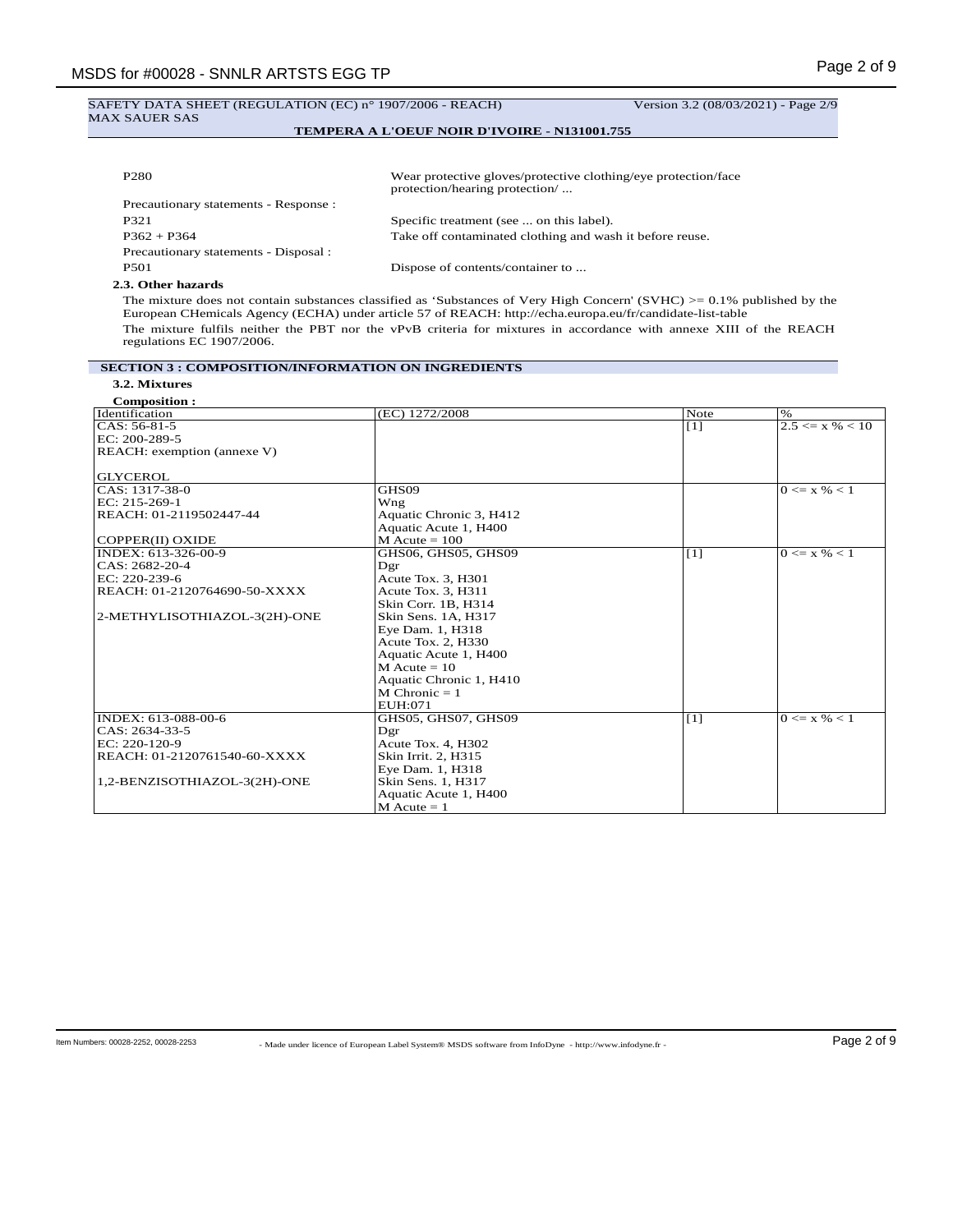# SAFETY DATA SHEET (REGULATION (EC) n° 1907/2006 - REACH) Version 3.2 (08/03/2021) - Page 3/9 MAX SAUER SAS

# **TEMPERA A L'OEUF NOIR D'IVOIRE - N131001.755**

| INDEX: 613-167-00-5                | GHS06, GHS05, GHS09     | B | $0 \le x \% < 1$ |
|------------------------------------|-------------------------|---|------------------|
| CAS: 55965-84-9                    | Dgr                     |   |                  |
|                                    | Acute Tox. 3, H301      |   |                  |
| <b>REACTION MASS OF</b>            | Acute Tox. 2, H310      |   |                  |
| 5-CHLORO-2-METHYL-2H-ISOTHIAZOL-3- | Skin Corr. 1C, H314     |   |                  |
| <b>ONE AND</b>                     | Skin Sens. 1A, H317     |   |                  |
| 2-METHYL-2H-ISOTHIAZOL-3-ONE (3:1) | Eye Dam. 1, H318        |   |                  |
|                                    | Acute Tox. 2, H330      |   |                  |
|                                    | Aquatic Acute 1, H400   |   |                  |
|                                    | $M$ Acute = 100         |   |                  |
|                                    | Aquatic Chronic 1, H410 |   |                  |
|                                    | $M$ Chronic = 100       |   |                  |
|                                    | EUH:071                 |   |                  |

(Full text of H-phrases: see section 16)

## **Information on ingredients :**

[1] Substance for which maximum workplace exposure limits are available.

## **SECTION 4 : FIRST AID MEASURES**

As a general rule, in case of doubt or if symptoms persist, always call a doctor.

NEVER induce swallowing by an unconscious person.

### **4.1. Description of first aid measures**

#### **In the event of splashes or contact with skin :**

Remove contaminated clothing and wash the skin thoroughly with soap and water or a recognised cleaner.

Watch out for any remaining product between skin and clothing, watches, shoes, etc.

In the event of an allergic reaction, seek medical attention.

If the contaminated area is widespread and/or there is damage to the skin, a doctor must be consulted or the patient transferred to hospital.

#### **In the event of swallowing :**

Do not give the patient anything orally.

In the event of swallowing, if the quantity is small (no more than one mouthful), rinse the mouth with water and consult a doctor.

Seek medical attention immediately, showing the label.

#### **4.2. Most important symptoms and effects, both acute and delayed**

#### No data available.

## **4.3. Indication of any immediate medical attention and special treatment needed**

No data available.

# **SECTION 5 : FIREFIGHTING MEASURES**

#### Non-flammable.

**5.1. Extinguishing media**

## **5.2. Special hazards arising from the substance or mixture**

A fire will often produce a thick black smoke. Exposure to decomposition products may be hazardous to health.

Do not breathe in smoke.

In the event of a fire, the following may be formed :

- carbon monoxide (CO)
- carbon dioxide (CO2)

#### **5.3. Advice for firefighters**

No data available.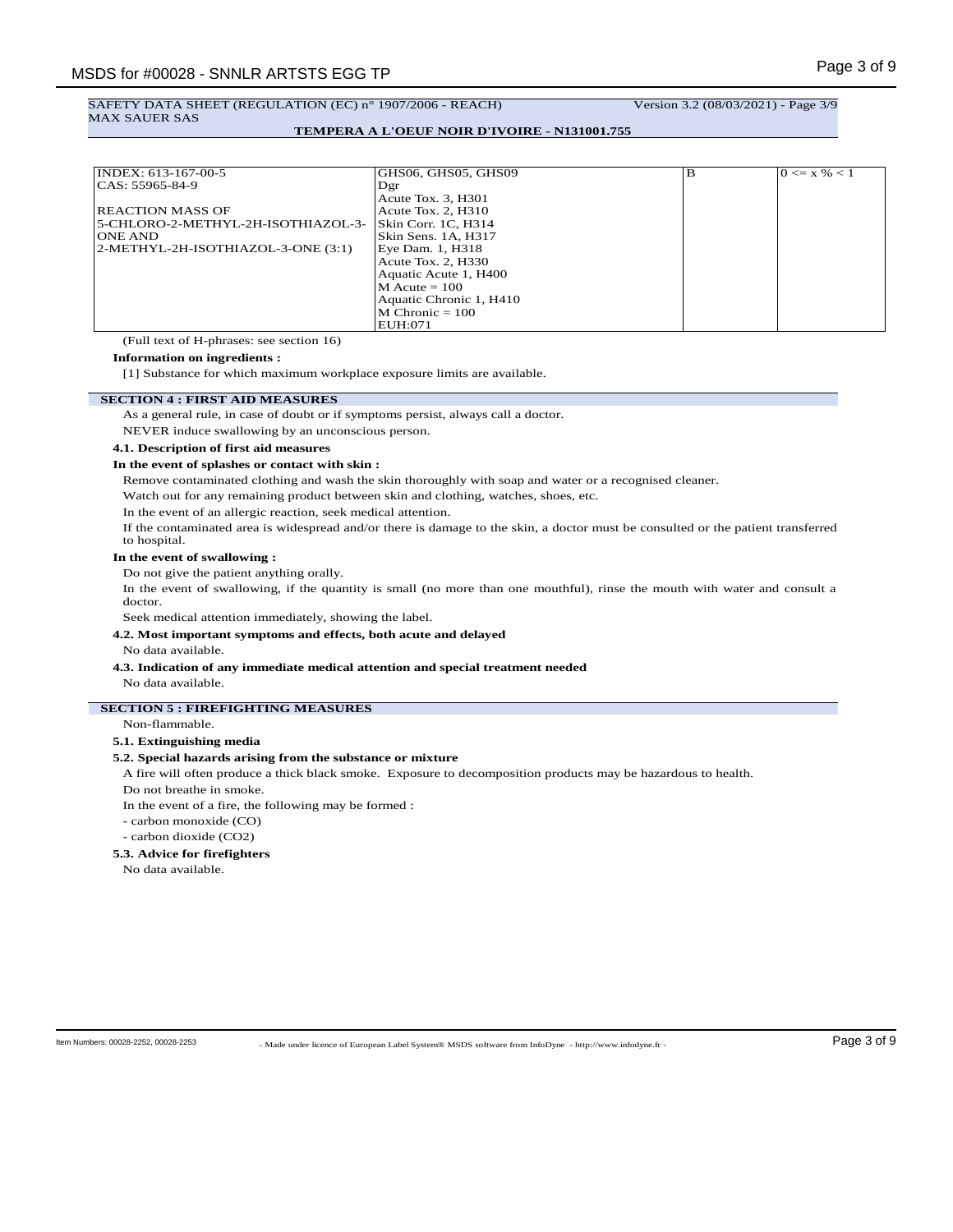┑

## **TEMPERA A L'OEUF NOIR D'IVOIRE - N131001.755**

# **SECTION 6 : ACCIDENTAL RELEASE MEASURES**

**6.1. Personal precautions, protective equipment and emergency procedures**

Consult the safety measures listed under headings 7 and 8.

## **For non first aid worker**

Avoid any contact with the skin and eyes.

### **For first aid worker**

First aid workers will be equipped with suitable personal protective equipment (See section 8).

#### **6.2. Environmental precautions**

Contain and control the leaks or spills with non-combustible absorbent materials such as sand, earth, vermiculite, diatomaceous earth in drums for waste disposal.

Prevent any material from entering drains or waterways.

# **6.3. Methods and material for containment and cleaning up**

Clean preferably with a detergent, do not use solvents.

## **6.4. Reference to other sections**

No data available.

### **SECTION 7 : HANDLING AND STORAGE**

Requirements relating to storage premises apply to all facilities where the mixture is handled.

Individuals with a history of skin sensitisation should not, under any circumstance, handle this mixture.

## **7.1. Precautions for safe handling**

Always wash hands after handling.

Remove and wash contaminated clothing before re-using.

## **Fire prevention :**

Prevent access by unauthorised personnel.

**Recommended equipment and procedures :**

## For personal protection, see section 8.

Observe precautions stated on label and also industrial safety regulations.

#### **Prohibited equipment and procedures :**

No smoking, eating or drinking in areas where the mixture is used.

#### **7.2. Conditions for safe storage, including any incompatibilities**

No data available.

### **Storage**

Keep out of reach of children.

#### **Packaging**

Always keep in packaging made of an identical material to the original.

#### **7.3. Specific end use(s)**

No data available.

# **SECTION 8 : EXPOSURE CONTROLS/PERSONAL PROTECTION**

## **8.1. Control parameters**

# **Occupational exposure limits :**

- ACGIH TLV (American Conference of Governmental Industrial Hygienists, Threshold Limit Values, 2010) :

| CAS                                             | $\mathrm{TWA}:\mathbb{R}^{d}\rightarrow\mathbb{R}^{d}$ | STEL:                | Ceiling: | Definition:  | Criteria: |  |  |
|-------------------------------------------------|--------------------------------------------------------|----------------------|----------|--------------|-----------|--|--|
| $56 - 81 - 5$                                   | $10 \text{ mg/m}$ 3                                    |                      |          |              |           |  |  |
| - Germany - AGW (BAuA - TRGS 900, 08/08/2019) : |                                                        |                      |          |              |           |  |  |
| CAS                                             | $\mathsf{VME}:\mathsf{A}\to\mathsf{A}$                 | VME:                 | Excess   | <b>Notes</b> |           |  |  |
| $56 - 81 - 5$                                   |                                                        | $200 \text{ mg/m}^3$ |          | 2 (I)        |           |  |  |

- France (INRS - ED984 / 2019-1487) :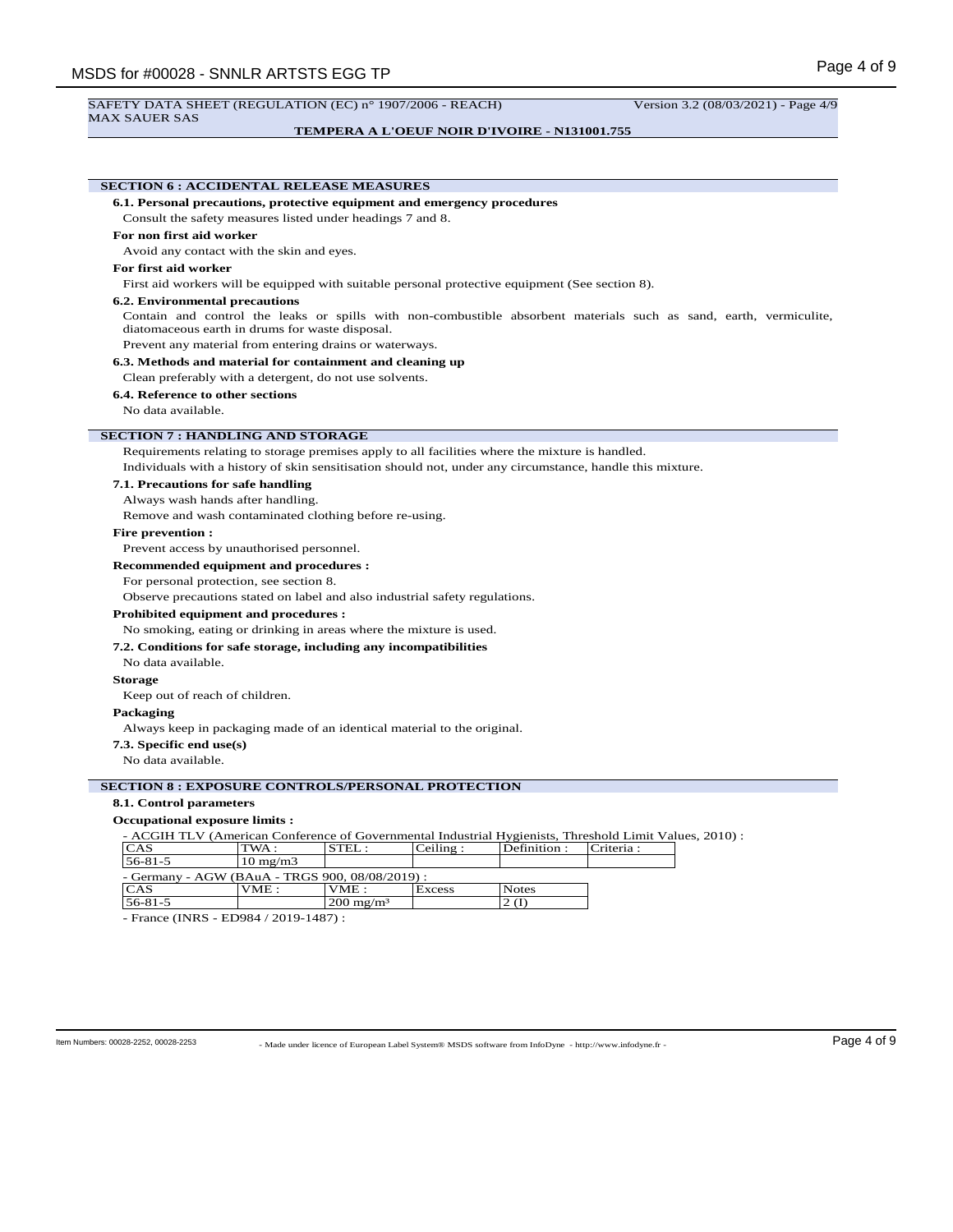#### SAFETY DATA SHEET (REGULATION (EC) n° 1907/2006 - REACH) Version 3.2 (08/03/2021) - Page 5/9 MAX SAUER SAS

#### **TEMPERA A L'OEUF NOIR D'IVOIRE - N131001.755**

| <b>CAS</b>                                                  | $VME-ppm$ :         | $VME-mg/m3$ : $VLE-ppm$ : |          | $VLE-mg/m3$ : Notes : |            | TMP No: |
|-------------------------------------------------------------|---------------------|---------------------------|----------|-----------------------|------------|---------|
| $56 - 81 - 5$                                               |                     | 10                        |          |                       |            |         |
| $- UK$ / WEL (Workplace exposure limits, EH40/2005, 2011) : |                     |                           |          |                       |            |         |
| <b>CAS</b>                                                  | TWA :               | STEL:                     | Ceiling: | Definition:           | Criteria : |         |
| $56 - 81 - 5$                                               | - ppm               | - ppm                     |          |                       |            |         |
|                                                             | $10 \text{ mg/m}^3$ | - $mg/m^3$                |          |                       |            |         |

## **8.2. Exposure controls**

#### **Personal protection measures, such as personal protective equipment**

Pictogram(s) indicating the obligation of wearing personal protective equipment (PPE) :



Use personal protective equipment that is clean and has been properly maintained.

Store personal protective equipment in a clean place, away from the work area.

Never eat, drink or smoke during use. Remove and wash contaminated clothing before re-using. Ensure that there is adequate ventilation, especially in confined areas.

## **- Eye / face protection**

Avoid contact with eyes.

Use eye protectors designed to protect against liquid splashes

Before handling, wear safety goggles in accordance with standard EN166.

#### **- Hand protection**

Use suitable protective gloves that are resistant to chemical agents in accordance with standard EN374.

Gloves must be selected according to the application and duration of use at the workstation.

Protective gloves need to be selected according to their suitability for the workstation in question : other chemical products that may be handled, necessary physical protections (cutting, pricking, heat protection), level of dexterity required. Type of gloves recommended :

- 
- Natural latex

Recommended properties :

- Impervious gloves in accordance with standard EN374

#### **- Body protection**

Avoid skin contact.

Wear suitable protective clothing.

Suitable type of protective clothing :

In the event of substantial spatter, wear liquid-tight protective clothing against chemical risks (type 3) in accordance with EN14605 to prevent skin contact.

In the event of a risk of splashing, wear protective clothing against chemical risks (type 6) in accordance with EN13034 to prevent skin contact.

Work clothing worn by personnel shall be laundered regularly.

After contact with the product, all parts of the body that have been soiled must be washed.

## **SECTION 9 : PHYSICAL AND CHEMICAL PROPERTIES**

| 9.1. Information on basic physical and chemical properties |                                 |
|------------------------------------------------------------|---------------------------------|
| <b>General information:</b>                                |                                 |
| Physical state:                                            | Viscous liquid.                 |
| Important health, safety and environmental information     |                                 |
| $pH$ :                                                     | Not stated.                     |
|                                                            | Slightly basic.                 |
| Boiling point/boiling range:                               | Not specified.                  |
| Flash Point:                                               | $101.00 °C$ .                   |
| Vapour pressure $(50^{\circ}C)$ :                          | Not relevant.                   |
| Density:                                                   | >1                              |
| Water solubility:                                          | Dilutable.                      |
| Viscosity:                                                 | $v < 7$ mm2/s (40 $^{\circ}$ C) |

- Made under licence of European Label System® MSDS software from InfoDyne - http://www.infodyne.fr - Item Numbers: 00028-2252, 00028-2253 Page 5 of 9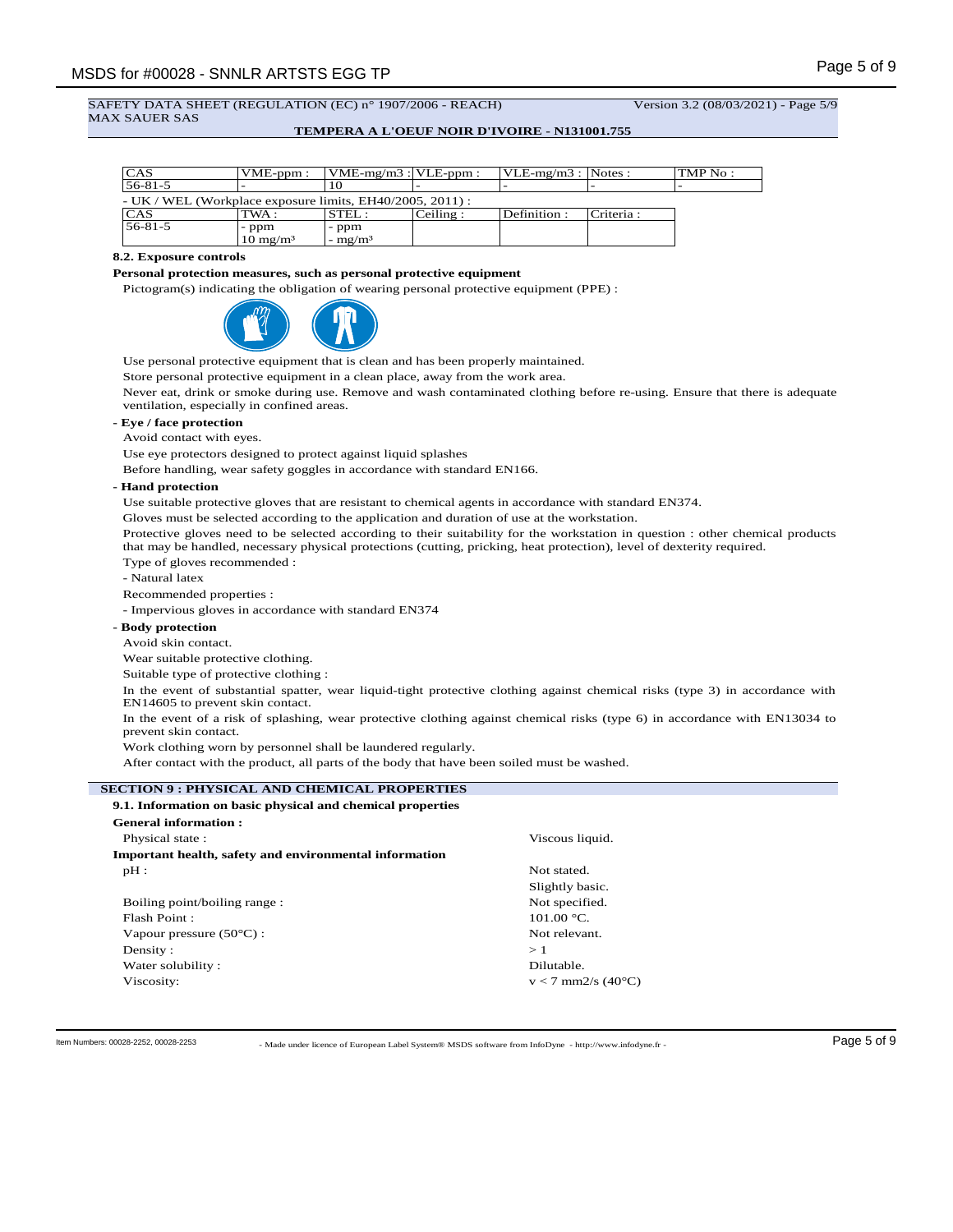| SAFETY DATA SHEET (REGULATION (EC) n° 1907/2006 - REACH)<br><b>MAX SAUER SAS</b>           |                                                       | Version 3.2 (08/03/2021) - Page 6/9 |
|--------------------------------------------------------------------------------------------|-------------------------------------------------------|-------------------------------------|
|                                                                                            | TEMPERA A L'OEUF NOIR D'IVOIRE - N131001.755          |                                     |
|                                                                                            |                                                       |                                     |
|                                                                                            | Not specified.                                        |                                     |
| Melting point/melting range :<br>Self-ignition temperature :                               | Not specified.                                        |                                     |
| Decomposition point/decomposition range :                                                  | Not specified.                                        |                                     |
| 9.2. Other information                                                                     |                                                       |                                     |
| No data available.                                                                         |                                                       |                                     |
|                                                                                            |                                                       |                                     |
| <b>SECTION 10 : STABILITY AND REACTIVITY</b>                                               |                                                       |                                     |
| 10.1. Reactivity                                                                           |                                                       |                                     |
| No data available.                                                                         |                                                       |                                     |
| 10.2. Chemical stability                                                                   |                                                       |                                     |
| This mixture is stable under the recommended handling and storage conditions in section 7. |                                                       |                                     |
| 10.3. Possibility of hazardous reactions                                                   |                                                       |                                     |
| No data available.                                                                         |                                                       |                                     |
| 10.4. Conditions to avoid                                                                  |                                                       |                                     |
| No data available.                                                                         |                                                       |                                     |
| 10.5. Incompatible materials                                                               |                                                       |                                     |
| No data available.                                                                         |                                                       |                                     |
| 10.6. Hazardous decomposition products                                                     |                                                       |                                     |
| The thermal decomposition may release/form :                                               |                                                       |                                     |
| - carbon monoxide (CO)                                                                     |                                                       |                                     |
| - carbon dioxide (CO2)                                                                     |                                                       |                                     |
| <b>SECTION 11 : TOXICOLOGICAL INFORMATION</b>                                              |                                                       |                                     |
| 11.1. Information on toxicological effects                                                 |                                                       |                                     |
| May cause an allergic reaction by skin contact.                                            |                                                       |                                     |
| 11.1.1. Substances                                                                         |                                                       |                                     |
| <b>Acute toxicity:</b>                                                                     |                                                       |                                     |
| GLYCEROL (CAS: 56-81-5)                                                                    |                                                       |                                     |
| Oral route:                                                                                | $LD50 > 27200$ mg/kg                                  |                                     |
|                                                                                            | Species : Rat                                         |                                     |
| Dermal route:                                                                              | $LD50 > 10000$ mg/kg                                  |                                     |
|                                                                                            |                                                       |                                     |
| 11.1.2. Mixture                                                                            |                                                       |                                     |
| No toxicological data available for the mixture.                                           |                                                       |                                     |
|                                                                                            |                                                       |                                     |
| <b>SECTION 12 : ECOLOGICAL INFORMATION</b>                                                 |                                                       |                                     |
| Very toxic to aquatic life with long lasting effects.                                      |                                                       |                                     |
| The product must not be allowed to run into drains or waterways.                           |                                                       |                                     |
| 12.1. Toxicity                                                                             |                                                       |                                     |
| 12.1.1. Substances                                                                         |                                                       |                                     |
| GLYCEROL (CAS: 56-81-5)<br>Fish toxicity:                                                  | $EC50$ mg/l                                           |                                     |
|                                                                                            | Duration of exposure : 96 h                           |                                     |
|                                                                                            |                                                       |                                     |
| Crustacean toxicity:                                                                       | $EC50$ mg/l                                           |                                     |
|                                                                                            | Species : Daphnia magna<br>Duration of exposure: 24 h |                                     |
|                                                                                            |                                                       |                                     |
| Algae toxicity:                                                                            | $EC50$ mg/l                                           |                                     |
|                                                                                            | Species : Scenedesmus quadricauda                     |                                     |
|                                                                                            |                                                       |                                     |
|                                                                                            |                                                       |                                     |

- Made under licence of European Label System® MSDS software from InfoDyne - http://www.infodyne.fr - Item Numbers: 00028-2252, 00028-2253 Page 6 of 9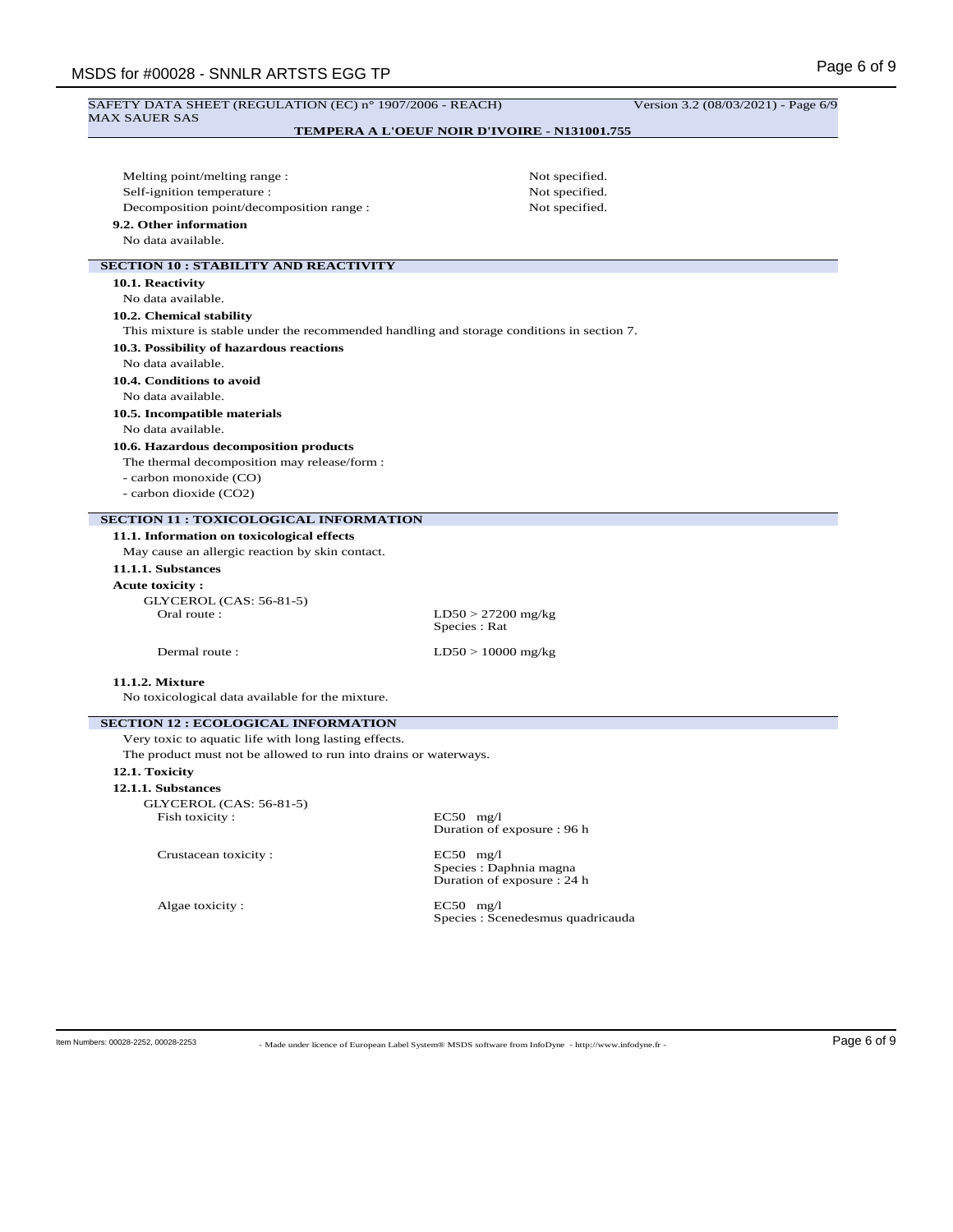# SAFETY DATA SHEET (REGULATION (EC) n° 1907/2006 - REACH) Version 3.2 (08/03/2021) - Page 7/9 MAX SAUER SAS **TEMPERA A L'OEUF NOIR D'IVOIRE - N131001.755** Duration of exposure : 7 days **12.1.2. Mixtures** No aquatic toxicity data available for the mixture. **12.2. Persistence and degradability 12.2.1. Substances** GLYCEROL (CAS: 56-81-5) Chemical oxygen demand :  $DCO = 1.16 g/g$ Five-day biochemical oxygen demand : DBO5 = 0.87 g/g Biodegradability : Rapidly degradable. **12.3. Bioaccumulative potential 12.3.1. Substances** GLYCEROL (CAS: 56-81-5) Octanol/water partition coefficient : log Koe = -1.75 OECD Guideline 107 (Partition Coefficient (n-octanol / water), Shake Flask Method) **12.4. Mobility in soil** No data available. **12.5. Results of PBT and vPvB assessment** No data available. **12.6. Other adverse effects** No data available. **German regulations concerning the classification of hazards for water (WGK, AwSV vom 18/04/2017, KBws) :** WGK 3 : Extremely hazardous for water. **SECTION 13 : DISPOSAL CONSIDERATIONS** Proper waste management of the mixture and/or its container must be determined in accordance with Directive 2008/98/EC. **13.1. Waste treatment methods** Do not pour into drains or waterways. **Waste :** Waste management is carried out without endangering human health, without harming the environment and, in particular without risk to water, air, soil, plants or animals. Recycle or dispose of waste in compliance with current legislation, preferably via a certified collector or company. Do not contaminate the ground or water with waste, do not dispose of waste into the environment. **Soiled packaging :** Empty container completely. Keep label(s) on container. Give to a certified disposal contractor. **SECTION 14 : TRANSPORT INFORMATION** Transport product in compliance with provisions of the ADR for road, RID for rail, IMDG for sea and ICAO/IATA for air transport (ADR 2019 - IMDG 2018 - ICAO/IATA 2020). **14.1. UN number** 3082

#### **14.2. UN proper shipping name**

UN3082=ENVIRONMENTALLY HAZARDOUS SUBSTANCE, LIQUID, N.O.S. (copper(ii) oxide)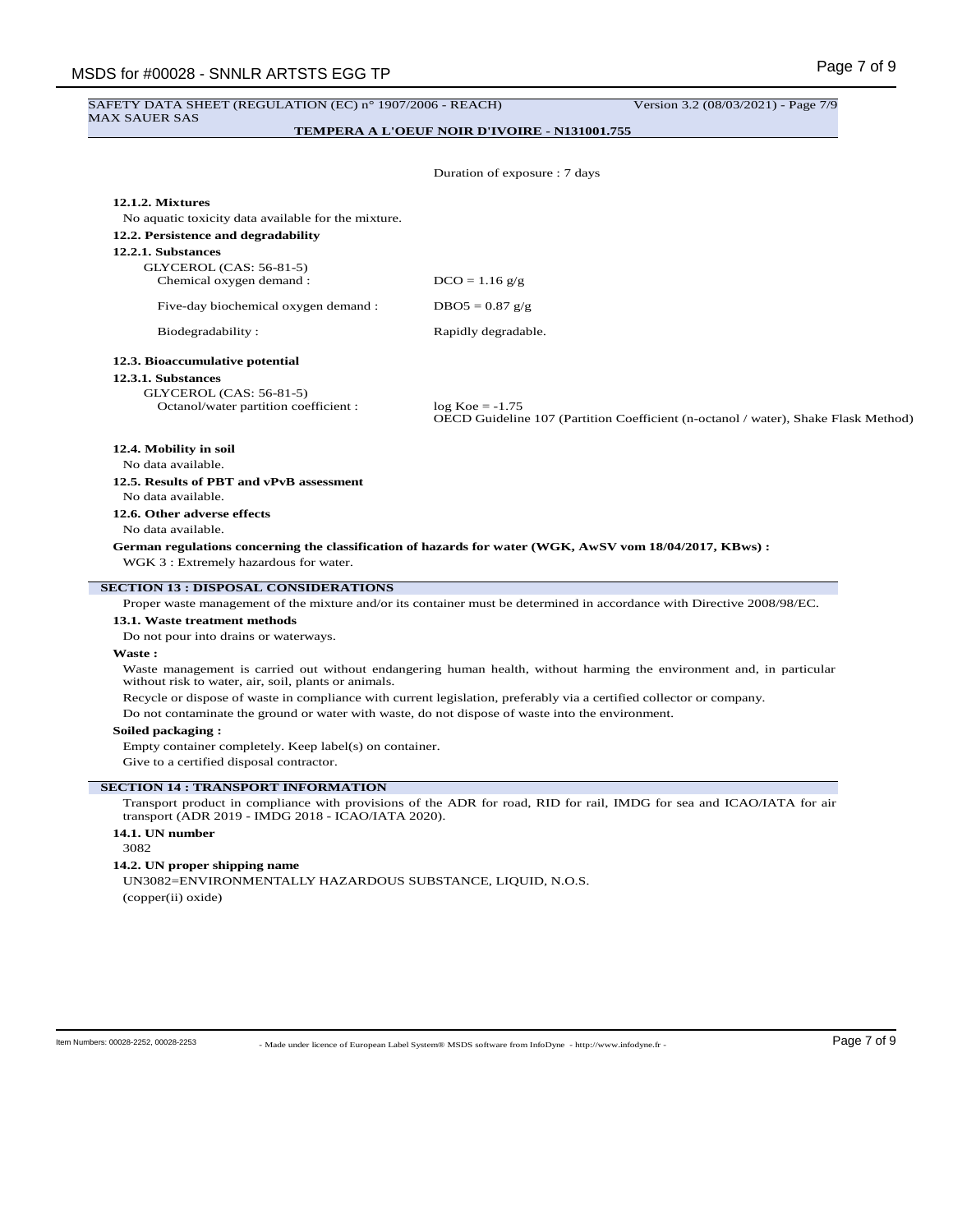#### SAFETY DATA SHEET (REGULATION (EC) n° 1907/2006 - REACH) Version 3.2 (08/03/2021) - Page 8/9 MAX SAUER SAS

# **TEMPERA A L'OEUF NOIR D'IVOIRE - N131001.755**

**14.3. Transport hazard class(es)**



# **14.4. Packing group**

III

## **14.5. Environmental hazards**

- Environmentally hazardous material :



### **14.6. Special precautions for user**

| <b>ADR/RID</b> | 'Class | $\sim$<br>Code | Pack gr.<br>. | Label | 'Ident. | - L      | Provis.                                              | <b>E</b><br>- Le | Cat. | Tunne |
|----------------|--------|----------------|---------------|-------|---------|----------|------------------------------------------------------|------------------|------|-------|
|                |        | M6             | Ш             |       | '90     | <b>.</b> | $\gamma$<br>225<br>$\sim$ $-$<br>1 Z.I<br>. .<br>--- | E1               |      |       |
|                |        |                |               |       |         |          | 601                                                  |                  |      |       |

Not subject to this regulation if  $Q \le 51/5$  kg (ADR 3.3.1 - DS 375)

| <b>IMDG</b>                                                               | Class | $2^{\circ}$ Label | Pack gr. | LO | <b>EMS</b> | Provis.     | <b>IEO</b> | Stowage    | <b>Segregation</b> |
|---------------------------------------------------------------------------|-------|-------------------|----------|----|------------|-------------|------------|------------|--------------------|
|                                                                           |       |                   |          |    |            |             |            | Handling   |                    |
|                                                                           |       |                   | ш        |    | F-A. S-F   | 274 335 969 | IE1        | Category A |                    |
| Not subject to this regulation if $Q \le 51/5$ kg (IMDG 3.3.1 - 2.10.2.7) |       |                   |          |    |            |             |            |            |                    |

| Not subject to this regulation if $Q \le 51/5$ kg (IMDG 3.3.1 - 2.10.2.7) |
|---------------------------------------------------------------------------|
|---------------------------------------------------------------------------|

| IATA | Class | $2^{\circ}$ Label | Pack gr. | Passager | Passager          | Cargo | Cargo | note     | EO  |
|------|-------|-------------------|----------|----------|-------------------|-------|-------|----------|-----|
|      |       |                   | Ш        | 964      | 1450 L            | 1964  | 450 L | A97 A158 | lE1 |
|      |       |                   |          |          |                   |       |       | AA197    |     |
|      |       |                   | Ш        | Y964     | $30 \text{ kg}$ G | --    |       | A97 A158 | 'E1 |
|      |       |                   |          |          |                   |       |       | AA197    |     |

Not subject to this regulation if  $Q \le 51/5$  kg (IATA 4.4.4 - DS A197)

For limited quantities, see part 2.7 of the OACI/IATA and chapter 3.4 of the ADR and IMDG.

For excepted quantities, see part 2.6 of the OACI/IATA and chapter 3.5 of the ADR and IMDG.

**14.7. Transport in bulk according to Annex II of Marpol and the IBC Code**

No data available.

## **SECTION 15 : REGULATORY INFORMATION**

**15.1. Safety, health and environmental regulations/legislation specific for the substance or mixture**

# **- Classification and labelling information included in section 2:**

- The following regulations have been used:
- EU Regulation No. 1272/2008 amended by EU Regulation No. 2020/217 (ATP 14)
- **Container information:**
- The mixture is contained in packaging that does not exceed 125 ml.
- **Particular provisions :**
- No data available.
- **German regulations concerning the classification of hazards for water (WGK, AwSV vom 18/04/2017, KBws) :** WGK 3 : Extremely hazardous for water.
- **15.2. Chemical safety assessment**

No data available.

- Made under licence of European Label System® MSDS software from InfoDyne - http://www.infodyne.fr - Item Numbers: 00028-2252, 00028-2253 Page 8 of 9